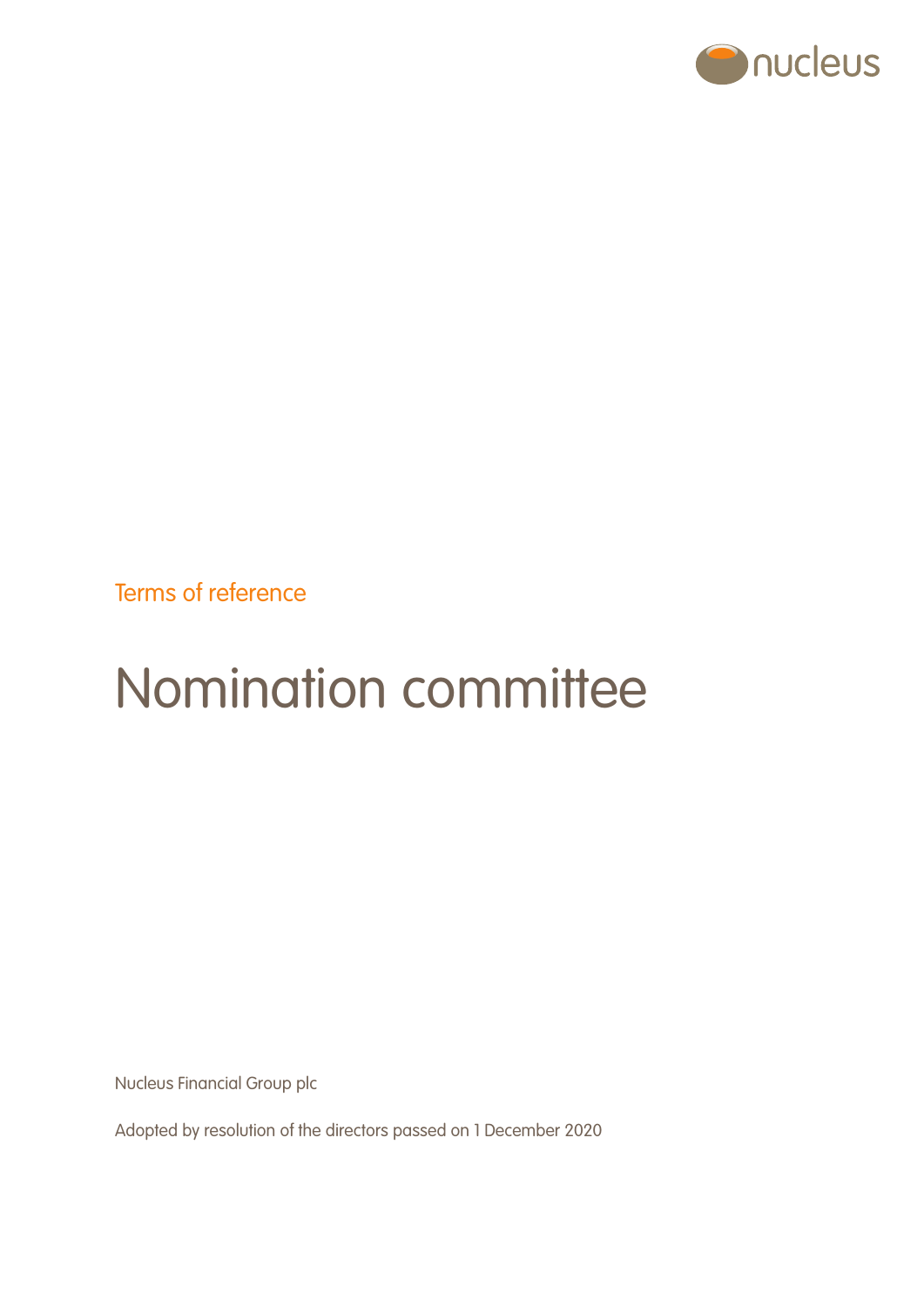## **Nucleus Financial Group plc**

## **Nomination committee - Terms of Reference**

## **1. Introduction**

These terms of reference were adopted by a resolution of the board of directors of Nucleus Financial Group plc (the "**company**") passed on 1 December 2020. The principal purposes of these terms of reference are:

- 1.1 to give additional assurance regarding the approach taken by the company to identify the skills and experience required for the next stage in the company's development;
- 1.2 to give additional assurance regarding the rigour and transparency of procedures used by the board for the appointment of new directors to the board, and the appointment of new senior executives to either the board or senior management; and
- 1.3 to maximise the efficiency and effectiveness of the company's process for board and senior executive appointments and for determining the approach for the removal of any underperforming director or senior executive from the board or their senior management position.

### **2. Membership**

- 2.1 The nomination committee (the "**committee**") shall be appointed by the board of directors of the company (the "**board**"). The committee shall be made up of at least three directors.
- 2.2 The majority of the members of the committee shall be independent non-executive directors of the company. The chair of the board may also serve on the committee as an additional member if they were considered independent on appointment as chair.
- 2.3 Appointments to the committee shall be for a period of up to three years, extendable by no more than two additional three year periods, provided that the director still meets the criteria for membership of the committee.
- 2.4 The chair of the committee shall be appointed by the board and shall be either the chair of the board or an independent non-executive director. In the absence of the chair of the committee and/or an appointed deputy, the remaining members present shall elect one of themselves to chair the meeting from those who would qualify under these terms of reference to be appointed to that position by the board. The chair of the board shall not chair the committee when it is dealing with the matter of succession to the chairship of the board. For the avoidance of doubt, the chair of the committee shall not have a second or casting vote.
- 2.5 The company secretary or their nominee shall be the secretary of the committee and will ensure that the committee receives information and papers in a timely manner to enable full and proper consideration to be given to all issues.
- 2.6 The persons listed in schedule 1 are the appointed chair, members and secretary of the committee and their responsibilities are provided for at schedule 2.

## **3. Attendance at meetings**

- 3.1 Only members of the committee have the right to attend committee meetings. All board members may attend the committee meeting as observers.
- 3.2 Other individuals, such as the chief executive officer, the chief financial officer and the chief people officer and other external advisers may be invited to attend for all or part of any meeting as and when appropriate.
- 3.3 The quorum necessary for the transaction of business at a meeting of the committee shall be two directors provided that at least one is an independent director. A duly convened meeting of the committee at which a quorum is present shall be competent to exercise all or any of the authorities, powers and discretions vested in or exercisable by the committee.

## **4. Frequency of meetings**

- 4.1 Meetings are held as and when appropriate, but not less than four times per year. The chair and any committee member may request a meeting if they consider that one is necessary or expedient.
- 4.2 A timetable of business is established once a year and can be found at schedule 3.

#### **5. Notice of meetings**

5.1 Meetings of the committee shall be called by the secretary of the committee at the request of the chair of the committee.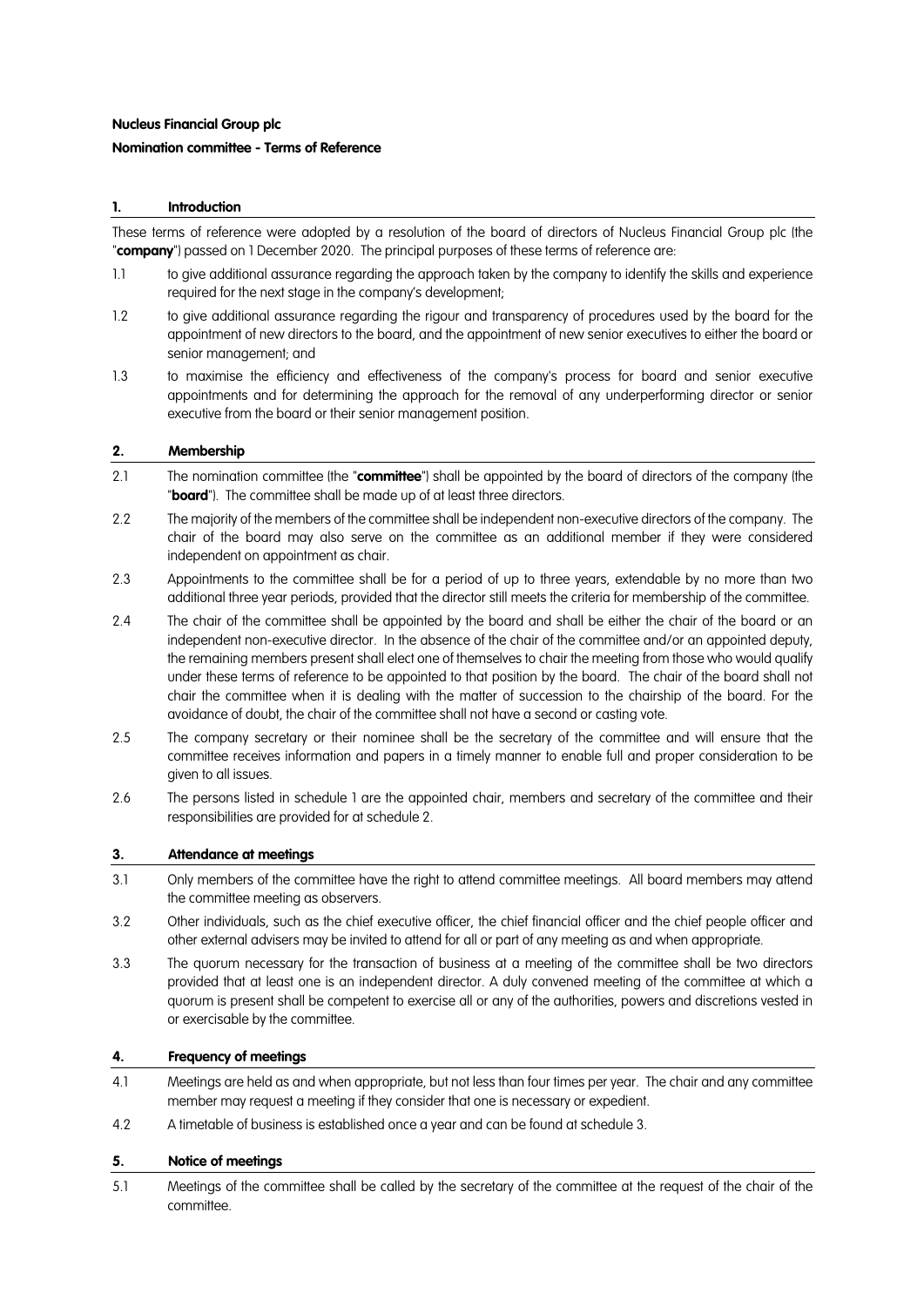5.2 Unless otherwise agreed, notice of each meeting of the committee confirming the venue, time and date, together with an agenda of items to be discussed, shall be forwarded to each member of the committee, any other person required to attend and all other non-executive directors, no later than five working days before the date of the meeting. Supporting papers shall be sent to committee members and to other attendees as appropriate, at the same time.

## **6. Minutes of meetings**

- 6.1 The secretary shall minute the proceedings and resolutions of all meetings of the committee, including recording the names of those present and in attendance.
- 6.2 The secretary shall ascertain, at the beginning of each meeting, the existence of any conflicts of interest and minute them accordingly.
- 6.3 Draft minutes of committee meetings shall be circulated promptly to all members of the committee and, once agreed, minutes may, on request by the board, be tabled at subsequent board meetings.

## **7. Authority**

- 7.1 The committee is authorised by the board to investigate any matter within its terms of reference and to seek any information it requires from any employee of the company in order to perform its duties. All employees are directed to co-operate (if required, on a confidential basis) with any request made by the committee.
- 7.2 The committee is authorised by the board, within the budget set, to obtain outside legal or other professional advice on any matters within its terms of reference at the cost of the company and to secure the attendance of outsiders with relevant experience and expertise on any matters within its terms of reference if it considers this necessary. The secretary to the committee shall maintain a register of independent advisers who provide services to the committee.

## **8. Duties**

- 8.1 The committee is a sub-committee of the board of Nucleus Financial Group plc and acts to assist the board in fulfilling its oversight responsibilities of the Nucleus group. The committee should carry out the duties below for the parent company, subsidiary undertakings and the group as a whole, as appropriate.
- 8.2 The committee shall:
	- 8.2.1 regularly review the structure, size and composition (including the skills, knowledge, experience, independence and diversity) of the board and make recommendations to the board with regard to any changes (including ensuring any regulatory requirements are met);
	- 8.2.2 give full consideration to succession planning for directors and other senior executives (comprising senior manager function holders **("SMFs")** and certified staff) in the course of its work, taking into account the challenges and opportunities facing the company, regulatory requirements and the skills and expertise that are therefore needed on the board in the future;
	- 8.2.3 be responsible for identifying and nominating for the approval of the board, candidates to fill board vacancies as and when they arise;
	- 8.2.4 before an appointment is made by the board, evaluate the balance of skills, knowledge, experience, independence and diversity on the board, and, in the light of this evaluation prepare a description of the role and capabilities required for a particular appointment. In identifying suitable candidates the committee shall:
		- (i) use open advertising or the services of external advisers to facilitate the search;
		- (ii) consider candidates from a wide range of backgrounds;
		- (iii) consider candidates from the internal management pipeline;
		- (iv) consider candidates on merit against objective criteria and with due regard for the benefits of diversity on the board, including gender; and
		- (v) with due regard to governance and regulatory requirements consider that appointees have enough time available to devote to the position;
	- 8.2.5 keep under review the leadership needs of the organisation, both executive and non-executive, the target operating model and organisational design with a view to ensuring the continued ability of the company and its subsidiary undertakings (together the "**Group**") to compete effectively in the marketplace;
	- 8.2.6 keep up to date and fully informed about strategic issues and commercial changes affecting the Group and the market in which it operates;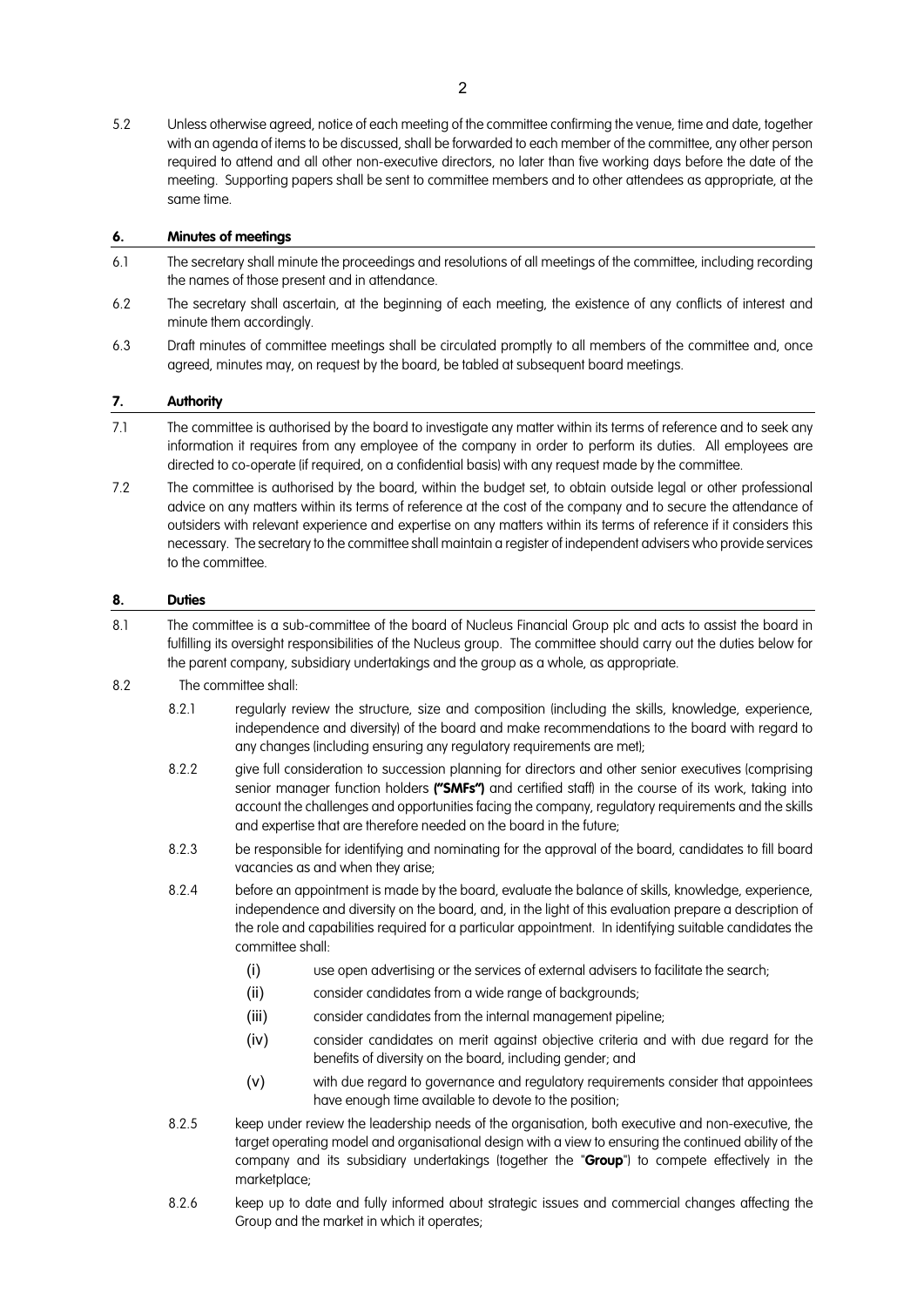- 8.2.7 review the results of the board performance evaluation process that relate to the composition of the board;
- 8.2.8 review annually the time required from non-executive directors. Performance evaluation should be used to assess whether the non-executive directors are spending enough time to fulfil their duties;
- 8.2.9 review annually the performance appraisals (against statements of responsibility in respect of SMFs) and fitness and proprietary assessments of each of the non-executive directors (including those that are SMFs) as well as for senior managers (SMFs and certified staff);
- 8.2.10 for the appointment of a chair, the committee should prepare a job specification, including the time commitment expected. A proposed chair's other significant commitments should be disclosed to the board before appointment and any changes to the chair's commitments should be reported to the board as they arise;
- 8.2.11 prior to the appointment of a director, the proposed appointee should be required to disclose any other business interests that may result in a conflict of interest to be required to report any future business interests that would result in a conflict of interest;
- 8.2.12 ensure that on appointment to the board, non-executive directors receive a formal letter of appointment setting out clearly what is expected of them in terms of time commitment, committee service and involvement outside board meetings; and
- 8.2.13 review management reports on key appointments and leavers (covering at least SMF and certified staff) within the group.
- 8.3 The committee shall also make recommendations to the board concerning:
	- 8.3.1 any changes to the diversity and inclusion policy;
	- 8.3.2 formulating plans for succession for both executive and non-executive directors and in particular for the key roles of chair of the board and chief executive officer;
	- 8.3.3 suitable candidates for the role of senior independent director (as and when required);
	- 8.3.4 membership of the audit, risk and remuneration and HR committees, and any other board committees as appropriate, in consultation with the chairs of those committees;
	- 8.3.5 the re-appointment of any non-executive director at the conclusion of their specified term of office having given due regard to their performance and ability to continue to contribute to the board in the light of the knowledge, skills, independence and experience required;
	- 8.3.6 the re-election by shareholders of any director under the 'retirement by rotation' provisions in the company's articles of association having due regard to their performance and ability to continue to contribute to the board in the light of the knowledge, skills, independence and experience required and the need for progressive refreshing of the board, particularly in relation to directors being reelected for a term beyond a total nine years;
	- 8.3.7 any matters relating to the continuation in office of any director at any time including the suspension or termination of service of an executive director as an employee of the company subject to the provisions of the law and their service contract;
	- 8.3.8 the appointment to and resignation of any director or SMF from executive or other office; and
	- 8.3.9 any changes to the management responsibilities map, to any SMF statement of responsibilities or other associated changes to the organisational structure.

## **9. Reporting procedures**

- 9.1 The chair of the committee shall report formally to the board on the proceedings of the committee after each meeting and on all matters within its duties and responsibilities.
- 9.2 The committee shall make whatever recommendations to the board it deems appropriate in any area within its remit where action or improvement is needed.
- 9.3 The committee shall produce a statement to be included in the annual report of the company about its activities, the process used to make appointments and explain if external advice or open advertising has not been used. Where an external search agency has been used, it shall be identified in the annual report and a statement made as to whether it has any connection with the company.
- 9.4 The statement referred to in paragraph 9.3 above should include a statement of the board's policy on diversity and inclusion, including gender, any measurable objectives that it has set for implementing the policy, and progress on achieving the objectives.
- 9.5 The chair of the committee shall attend the annual general meeting and shall answer questions, through the chair of the board, on the committee's activities and its responsibilities.